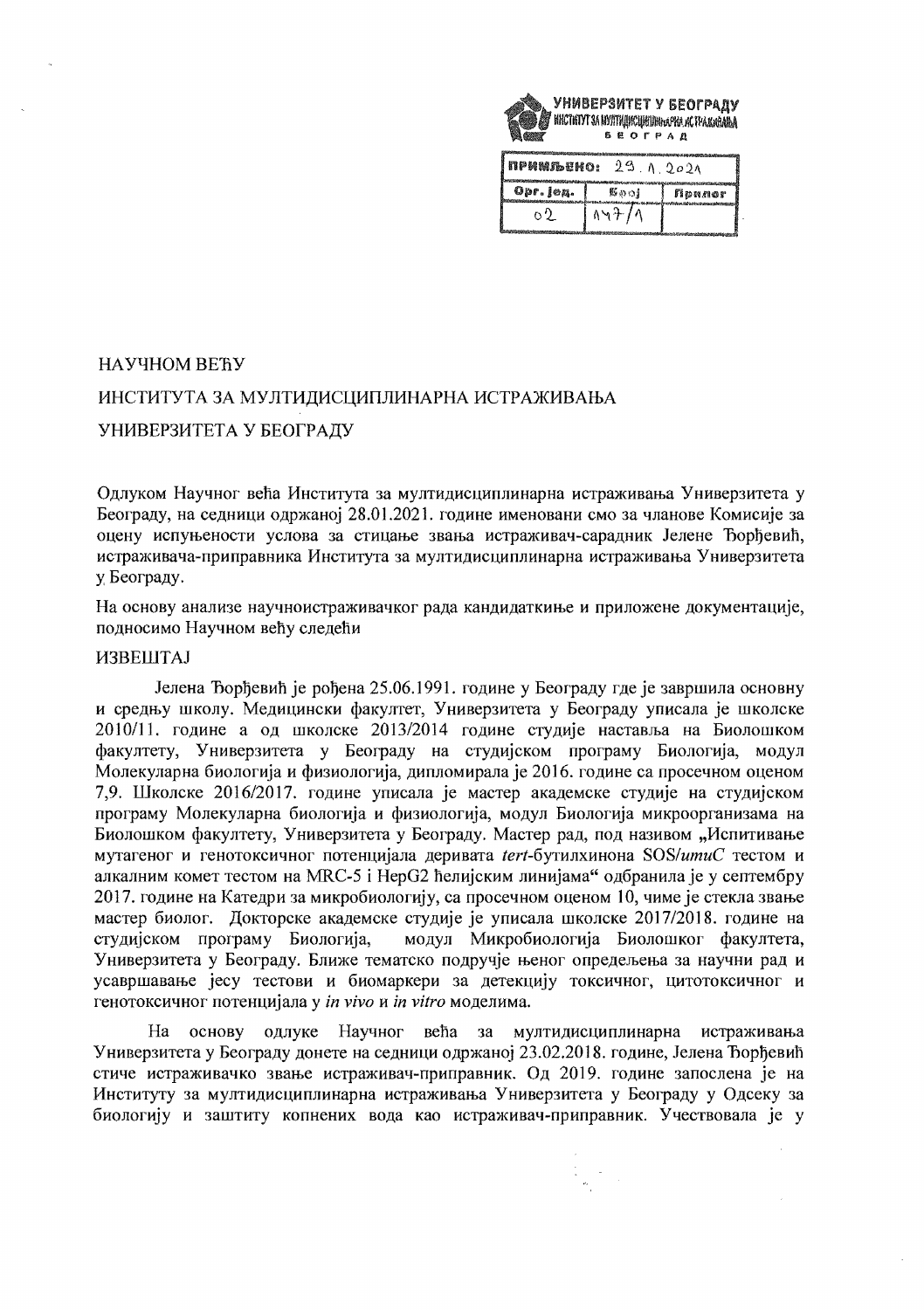пројекту Министарства просвете, науке и технолошког развоја Републике Србије под називом: "Рибе као биоиндикатори стања квалитета отворених вода Србије" (ев. бр. 173045). До сала је објавила 11 бибилиографских јединица. 5 радова М20 категорије и 6 саопшења на мећународним и домаћим скуповима.

Радови у међународним часописима категорије М20:

- 1. Jovanović, J., Kolarević, S., Milošković, A., Radojković, N., Simić, V., Dojčinović, B., Kracun-Kolarevic, M., Paunovic, M., Kostic, J., Sunjog, K., Timilijic, J., Djordjevic, J., Gacic, Z., Zegura, B., Vukovic-Gacic, B. (2017). Evaluation of genotoxic potential in the Velika Morava River Basin *in vitro* and *in situ.* Science of the Total Environment, 621, 1289-1299. (M21a; IF: 4,900)
- 2. Kolarević, S., Milovanović, D., Kračun-Kolarević, M., Kostić, J., Sunjog, K., Martinović, R., Dordevic, J., Novakovic, I., Sladic, D., Vukovic-Gacic, B. (2019). Evaluation of genotoxic potential of avarol, avarone, and its methoxy and methylamino derivatives in prokaryotic and eukaryotic test models. Drug and Chemical Toxicology, 42, 130-139. (M22; IF: 2,405)
- 3. Đorđević, J., Kolarević, S., Jovanović, J., Kostić-Vuković, J., Novaković, I., Jeremić, M., Sladić, D., Vuković-Gačić, B. (2020). Evaluation of genotoxic potential of tertbutylquinone and its derivatives in prokaryotic and eukaryotic test models, Drug and Chemical Toxicology, 43, pp.  $522 - 530$ . (M22; IF: 2,405)
- 4. Oalđe, M. M., Kolarević, S. M., Živković, J. C., Vuković-Gačić, B. S., Marić, J. M. J., Kracun Kolarevic, M. 1.,Dordevic, J. Z., Alimpic Aradski, A. Z., Marin, P. D., Savikin, K. P., Duletić-Laušević, S. N. (2020). The impact of different extracts of six Lamiaceae species on deleterious effects of oxidative stress assessed in acellular, prokaryotic and eukaryotic models *in vitro.* Saudi Pharmaceutical Journal, 28(12), 1592-1604. ( M22; IF: 2,879)
- 5. Jovanović Marić, J., Kračun-Kolarević, M., Kolarević, S., Đorđević, J., Paunović, M., Kostić-Vuković, J., Sunjog, K., Smiljanić, P., Gačić, Z., Vuković-Gačić, B. (2020). Sensitivity of Bleak (Alburnus alburnus) in Detection of the Wastewater Related Pressure in Large Lowland Rivers. Bulletin of Environmental Contamination and Toxicology, 105, 224-229.(M23; IF: 1,657)

Конгресна саопштења на скуповима међународног значаја штампана у изводу:

1. Jovanović, J., Đorđević, J., Kolarević, S., Kračun-Kolarević, M., Kostić-Vuković, J., Sunjog K., Paunović, M., Vuković-Gačić, B. Comet assay  $-$  a sensitive method for detection DNA damage and primary monitoring of ecosystem pollution pressure. International Conference Adriatic Biodiversity Protection - AdriBioPro2019, Kotor, Montenegro, 07-10 April 2019. Book of Abstracts. Institute of Marine Biology, University of Montenegro, P126.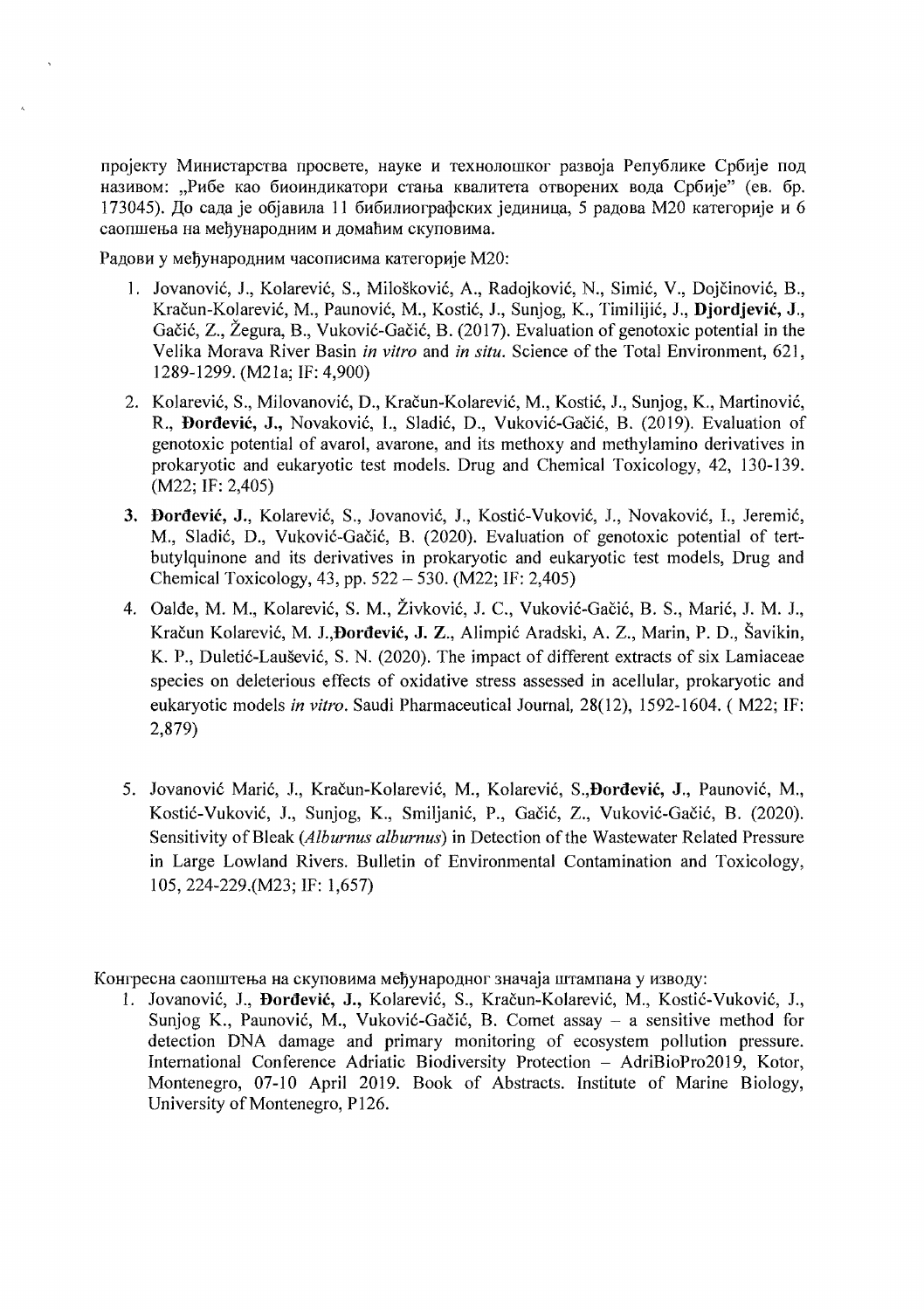2. Vukovic Gacic, B., **Djordjevic,** J., Kolarevic, S., Jovanovic, 1., Novakovic, I. Evaluation of biological activity of selected *tert-butylquinone* derivatives as potential antitumor drugs. 47th Annual Meeting of EEMGS, Rennes, France, 19-23 May 2019. Book of Abstracts, P72.

 $\bar{\alpha}$ 

- 3. **I)ordevic, J.** Application of *in vitro* and *in situ* bioassays for evaluation of water genotoxic potential. Central and Eastern European Conference on Health and Environment CEECHE 2018, Krakow, Poland, 10-14 June 2018. Book of Abstracts, P59.
- 4. Jovanović, J., Đorđević, J., Kolarević, S., Kračun-Kolarević, M., Kostić-Vuković, J., Sunjog, K., Paunovic, M., Simonovic, P., Vukovic-Gacic, B. Cryopreservation of fish blood - useful tool for assessing genotoxic potential of aquatic ecosystems. Central and Eastern European Conference on Health and Environment CEECHE 2018, Krakow, Poland, 10-14 June 2018. Book of Abstracts, P30.
- 5. Jovanović, J., Kolarević, S., Milošković, A., Radojković, N., Simić, V., Dojčinović, B., Kracun-Kolarevic, M., Paunovic, M., Kostic, J., Sunjog, K., Timilijic, 1., **Djordjevic,** J., Gačić, Z., Vuković-Gačić, B. Application of *SOS/umuC* assay in eco/genotoxicology. 10th Balkan Congress of Microbiology, Microbiologia Balkanica'20 17, Sofia, Bulgaria, 16-18 November 2017. Abstract book, P385.